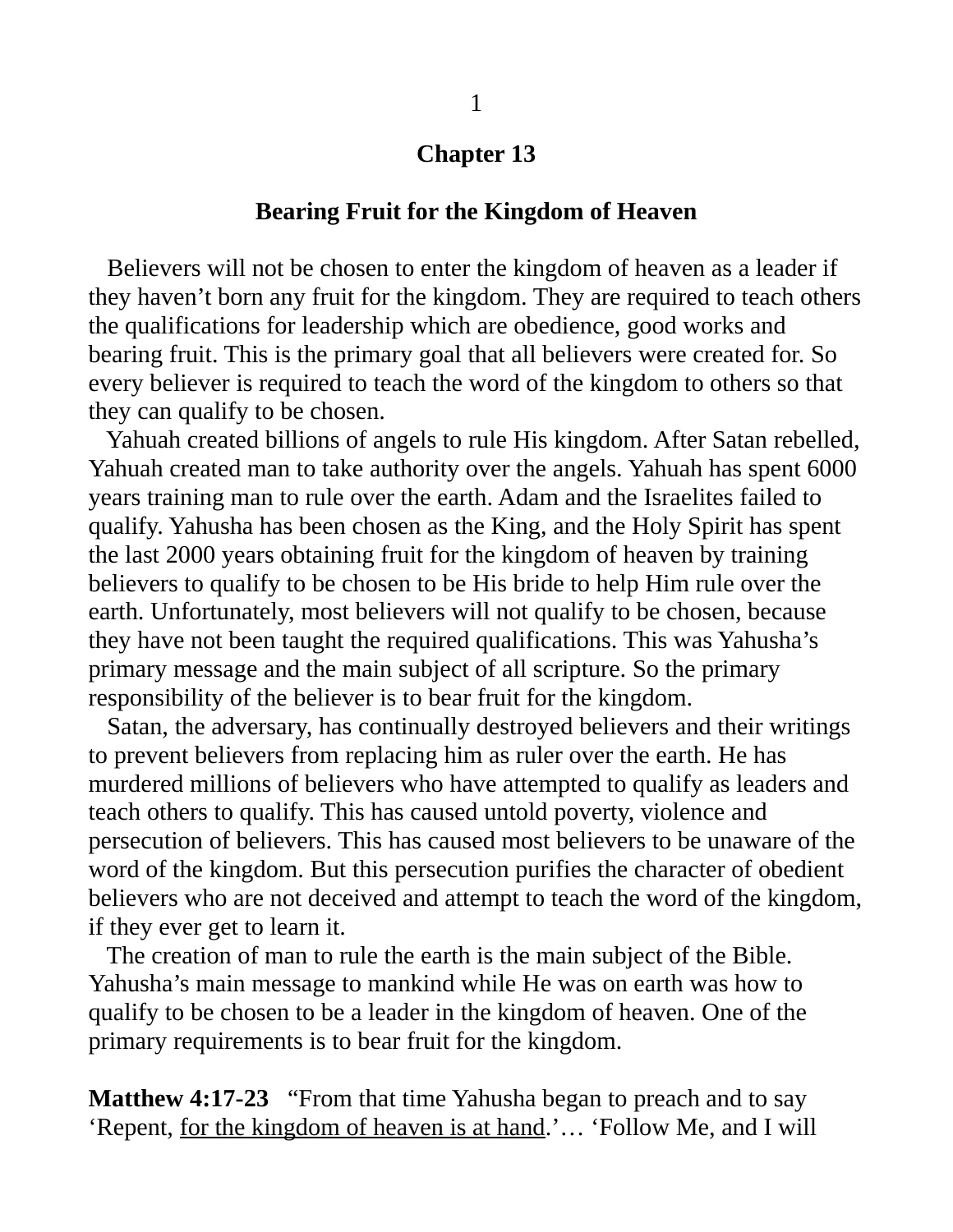make you fishers of men.'… And Yahusha went about all Galilee, teaching in their synagogues, preaching the gospel of the kingdom,"

**Matthew 13:44** "The kingdom of heaven is like treasure hidden in a field, which a man found and hid; and for the joy over it he goes and sells all that he has and buys that field."

Very few believers have found the kingdom of heaven because it is so well hidden. Very few believers will qualify to enter it because they don't know how. The wealthiest people in the world would give everything they have to qualify to enter it because it is so wonderful and it lasts forever. It is amazing that the believers today only teach how to obtain eternal life, which only takes a moment. But they don't train believers how to qualify for leadership in the kingdom, which takes a lifetime of good works. They must be taught to be obedient to the law, do good works and bear fruit for the kingdom during their whole life on earth. The qualifications to be chosen are based entirely on works. (1Corinthians 3:11-15)

 There are many scriptures that establish the requirement that a believer must bear fruit to qualify to be chosen to be a leader in the kingdom. Believers must help to train other believers to qualify to be chosen. Raising children to qualify may be one of the best ways to bear fruit, motivating believers to get married and have children.

**Matthew 25:14-30** "For the kingdom of heaven is like a man traveling to a far country, who called his own servants and delivered his goods to them. And he gave to one five talents, ... Then he who had received the five talents went and traded them, and made another five talents. ... After a long time the lord of those servants came … and he brought the five other talents; … His lord said to him, 'Well done, good and faithful servant; you were faithful over a few things. I will make you ruler over many things. Enter into the joy of your lord.'…

 Then he who had received one talent came and said. … I was afraid, and went and hid your talent in the ground. … But his lord said to him, 'You wicked and lazy servant ... cast the unprofitable servant into outer darkness.'"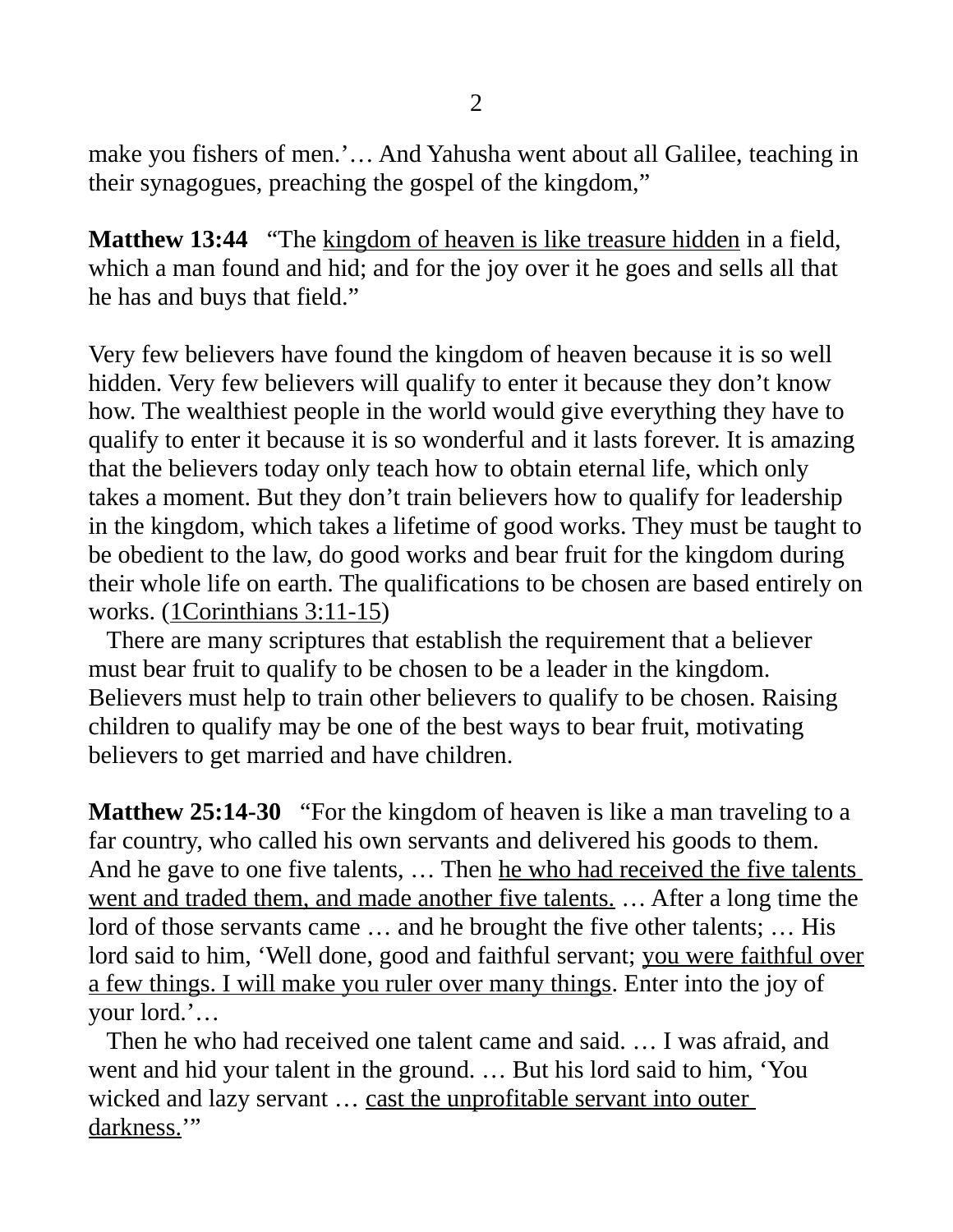**Luke 19:12-27** "A certain nobleman went into a far country to receive for himself a kingdom and to return. So He called ten of his servants, delivered to them ten minas, and said to them, 'Do business until I return.' But his citizens hated him, and sent a delegation after him, saying, 'We will not have this man to reign over us.'"

 "And so it was that when he returned, having received the kingdom, he then commanded these servants, to whom he had given the money, to be called to him, that he might know how much every man had gained by trading."

 "Then came the first, saying, 'Master, your mina has earned ten minas.' And he said to him, 'Well done, good servant; because you were faithful in very little, have authority over ten cities.' And the second came, saying, 'Master, your mina has earned five minas.' Likewise he said to him, 'You also be over five cities.'"

 "Then another came, saying, 'Master, here is your mina, which I have kept put away in a handkerchief. For I feared you,'… And he said to him, 'Out of your own mouth I will judge you, you wicked servant. … Why then did you not put my money in the bank, that at my coming I might have collected interest?' And he said to those who stood by, 'Take the mina from him, and give it to him who has ten minas. ... For I say to you, that to everyone who has will be given; and from him who does not have, even what he has will be taken away from him."

 These are strong parables that say Yahusha expects believers to bear fruit while He is away. Those who do bear fruit, will inherit authority in His kingdom. Those who do not bear fruit will suffer loss.

**Matthew 13:19-23** "When anyone hears the word of the kingdom … and understands it, [he will] indeed bear fruit and produce: some a hundredfold, some sixty, some thirty."

**Luke 3:9** "every tree which does not bear good fruit is cut down and thrown in the fire." (Matthew 3:10; 7:19)

**John 15:1-8** "I am the true vine, and the Father is the vine dresser. Every branch in Me that does not bear fruit He takes away, and every branch that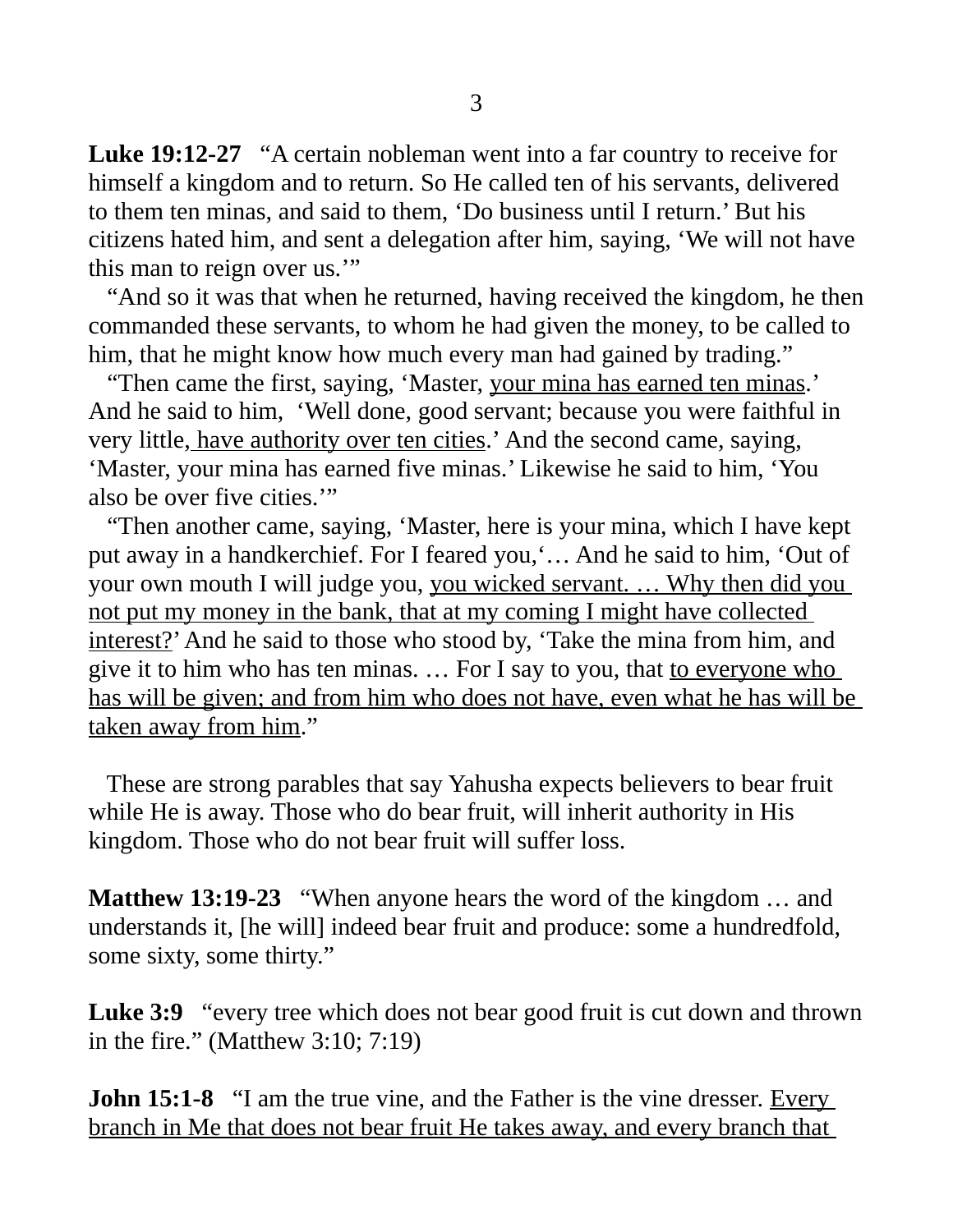bears fruit He prunes, that it may bear more fruit. … He who abides in Me, and I in him, bears much fruit; for without Me you can do nothing."

"If anyone does not abide in Me, he is cast out as a branch and is withered; and they gather them and throw them into the fire, and they are burned."

 "If you abide in Me and My words abide in you, you will ask what you desire, and it will be done for you. By this My Father is glorified that you bear much fruit; so you will be My disciples."

**1 Peter 1:7** "you have been grieved by various trials, that the genuineness of your faith, being much more precious than gold that parishes, though it is tested by fire, may be found to praise, honor, and glory at the revelation of Yahusha the Messiah."

All the servants and branches that are punished in outer darkness or burned in the fire are believers who did not bear fruit. Outer darkness is in heaven outside the gates of the city of New Jerusalem. In the city, everyone shines like the sun. (Daniel 12:3). Yahusha uses fire as a metaphor for trials, tribulation and persecution to purify the character of believers like silver and gold is purified by fire. But the unprofitable believer will still be saved, living outside the gates of the city. (1 Corinthians 3:11-15; Revelation 22:14,15).

 It is clear from these scriptures that a believer must bear fruit for the kingdom to qualify to be chosen to enter the gate to life in the city of New Jerusalem, the paradise and headquarters of the kingdom of heaven, as the bride of Yahusha to rule over the nations on earth.

**Matthew 9:37,33** "The harvest truly is plentiful, but the laborers are few. Therefore pray the Master of the harvest to send out laborers into His harvest"

 There are an abundance of believers who have been called, but there are very few who know the word of the kingdom to teach them. To bear fruit for the kingdom, the believers must be taught to be obedient to the law, be filled with the power of the Holy Spirit, honor the name of Yahuah, do good works and bear fruit for the kingdom. Very few people are being taught that today.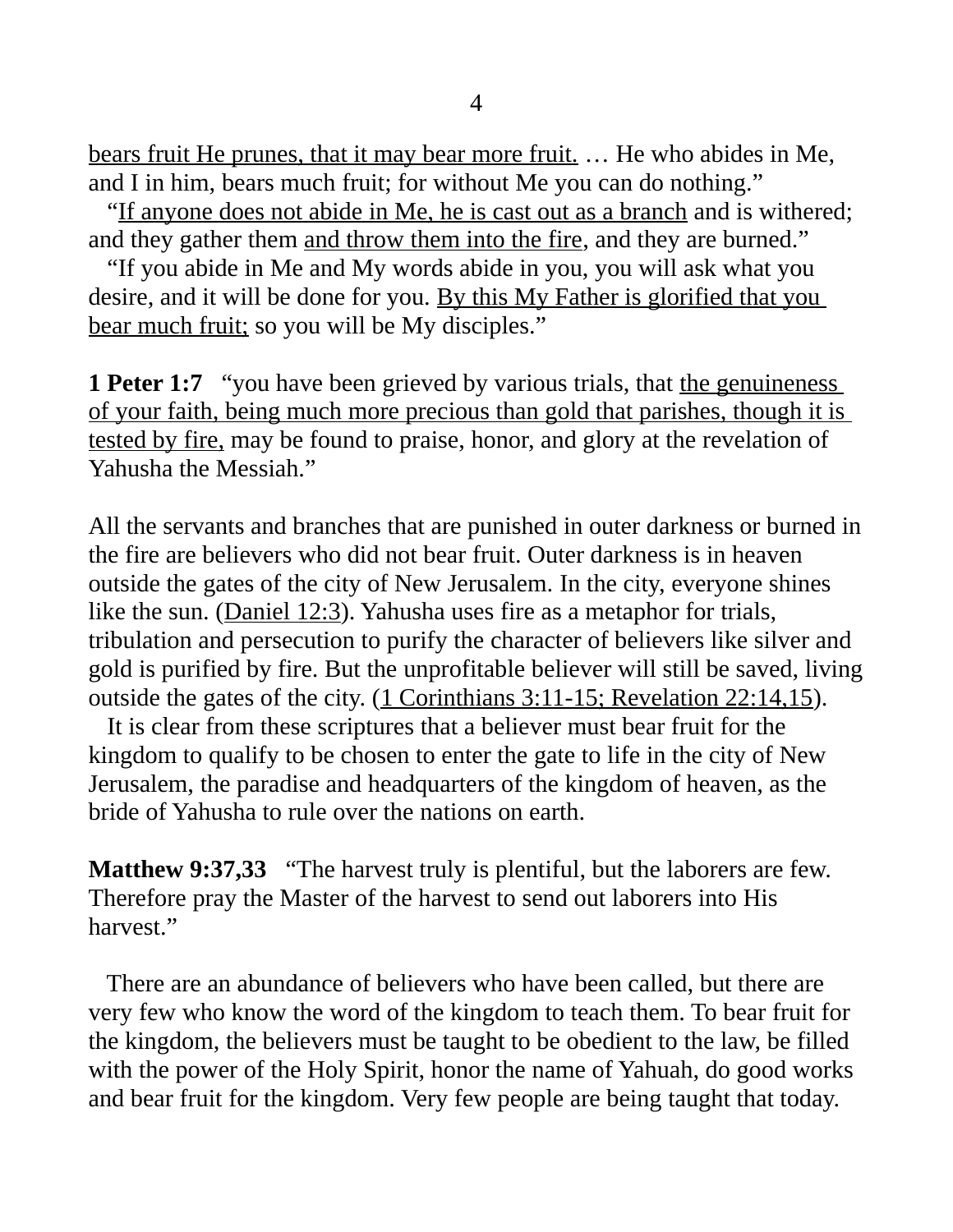The word of the kingdom is about how to qualify to be chosen as a leader in the headquarters of heaven. Most believers will not understand it. Many will receive it with joy, but when opposition comes from other believers against praying in tongues, keeping the Sabbath, obedience to the law, and honoring the names of Yahuah and Yahusha, they will turn away from the message. They do not have enough spiritual maturity or confidence to turn against the traditions of their family and friends. Imagine believers turning away from the name of Jesus or against worshiping on the day of the sun god, or celebrating the birthday of the sun god on December  $25<sup>th</sup>$ .

 It takes a spiritually mature, independent individual willing to obey the scriptures when the entire world is practicing other traditions that were established by the Roman church 1700 years ago. Other people will have difficulty avoiding the lust of the flesh, the deceitfulness of riches and the desire for other things. It takes a mature, spirit filled believer to focus on the hope of glory in the paradise of Yahuah, while facing opposition. Satan's priority is to prevent believers from bearing fruit for the kingdom. He will try many ways to stop them, including putting opposition within the ministry.

**Matthew 13:24-30** "The kingdom of heaven is like a man who sowed good seed in his field; but while men slept, his enemy came and sowed tares among the wheat. … Let both grow together until the harvest, and at the time of the harvest I will say to the reapers, 'First gather together the tares and bind them in bundles to burn them, but gather the wheat into my barn."

**Matthew 13:37-43** "He who sows good seed is the Son of Man. The field is the world, the good seed are the sons of the kingdom, but the tares are the sons of the wicked one. … The Son of Man will send out His angels, and they will gather out of His kingdom all things that offend, and those who practice lawlessness, and will cast them into the furnace of fire. … Then the righteous will shine forth as the sun in the kingdom of the Father."

The Son of Man is Yahusha's title as the King over all the earth (Daniel 7:13,14). He has sown the word of the kingdom in the New Testament and trained many disciples. But Satan has taught many believers lawlessness, that they don't have to obey the commandments. Consequently the churches